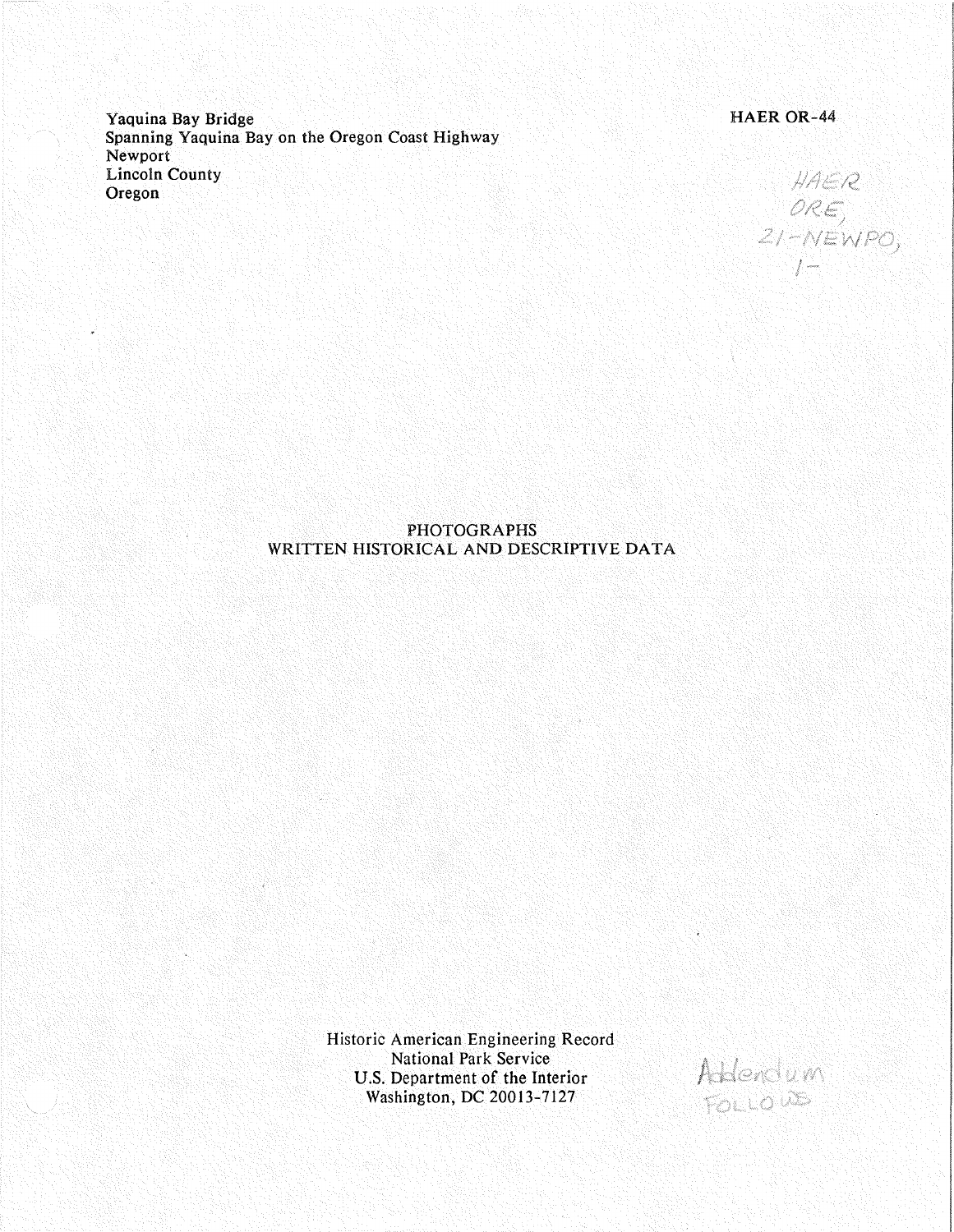HAER  $ORE$ <br>  $Q.1 - NENPO$ <br>  $I -$ 

# HISTORIC AMERICAN ENGINEERING RECORD

## **Y AQUINA BAY BRIDGE HAER OR-44**

| Location:                | Spanning the mouth of Yaquina Bay on the Oregon Coast Highway,<br>Newport, Lincoln County, Oregon<br>UTM: Yaquina, Oregon Quad. 10/141540/1494122                                                                                                                                                                                                                         |
|--------------------------|---------------------------------------------------------------------------------------------------------------------------------------------------------------------------------------------------------------------------------------------------------------------------------------------------------------------------------------------------------------------------|
| Date of<br>Construction: | 1934-1936                                                                                                                                                                                                                                                                                                                                                                 |
| <b>Structural Type:</b>  | Multi-span steel and reinforced concrete deck arch                                                                                                                                                                                                                                                                                                                        |
| Engineer:                | Conde B. McCullough, Oregon State Highway Department                                                                                                                                                                                                                                                                                                                      |
| Builder:                 | Gilpin Construction Company<br><b>General Construction Company</b>                                                                                                                                                                                                                                                                                                        |
| Owner:                   | Oregon Department of Transportation                                                                                                                                                                                                                                                                                                                                       |
| Use:                     | Vehicular and pedestrian bridge                                                                                                                                                                                                                                                                                                                                           |
| Significance:            | Yaquina Bay Bridge is an excellent example of the work of Conde B.<br>McCullough, Oregon State Bridge Engineer from 1919 to 1946. It is one of<br>five multi-span arch bridges designed by McCullough for the Oregon Coast<br>Highway.                                                                                                                                    |
| Project                  |                                                                                                                                                                                                                                                                                                                                                                           |
| Information:             | Documentation of the Yaquina Bay Bridge is part of the Oregon Historic<br>Bridge Recording Project, conducted during the summer of 1990 under the<br>co-sponsorship of HABS/HAER and the Oregon Department of<br>Transportation. Researched and written by Kenneth J. Guzowski, HAER<br>Historian, 1990. Edited and transmitted by Lola Bennett, HAER Historian,<br>1992. |
| Related                  |                                                                                                                                                                                                                                                                                                                                                                           |
| Documentation:           | For more information on Conde B. McCullough, see HAER OR-54.                                                                                                                                                                                                                                                                                                              |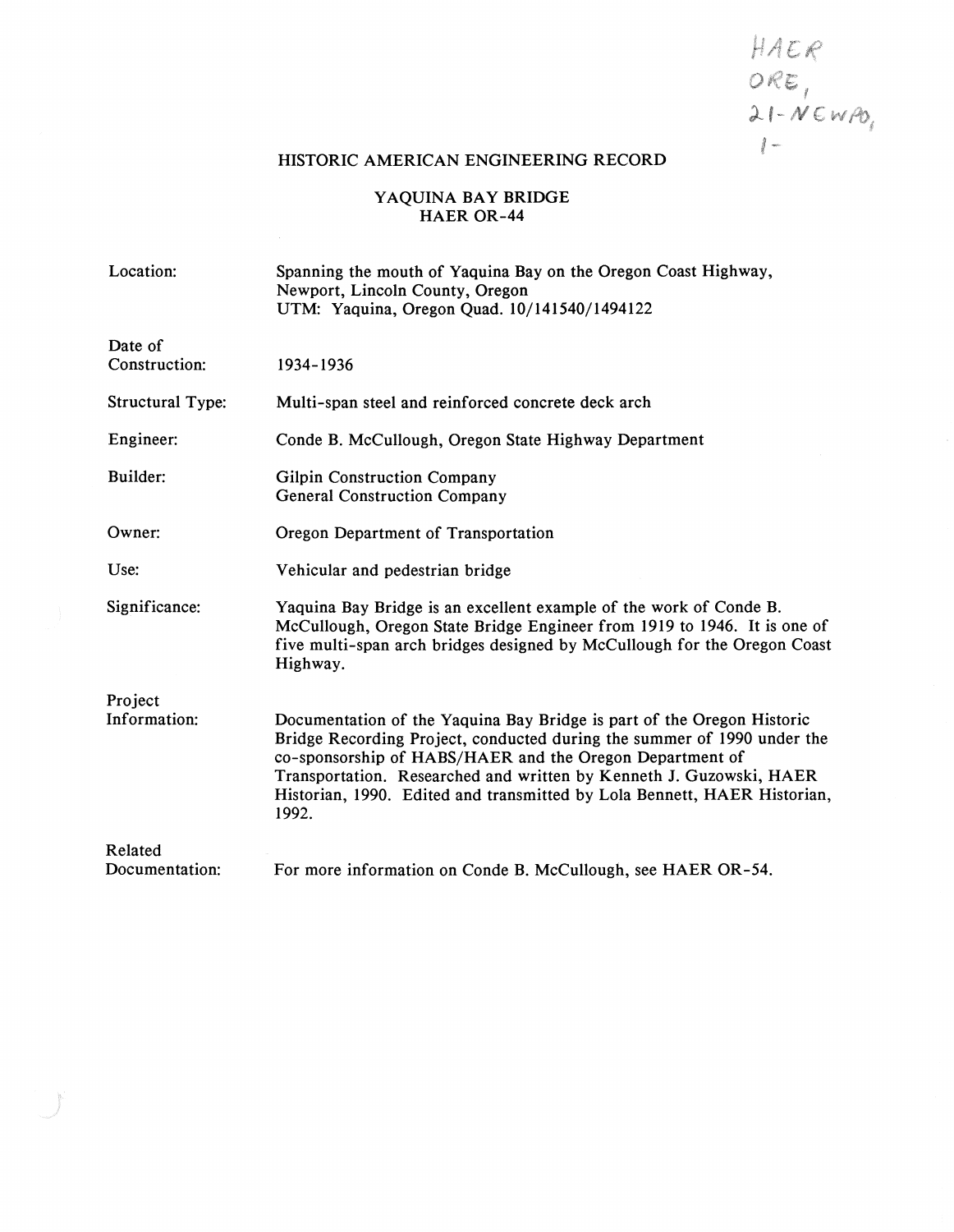#### **HISTORY**

The City of Yaquina was incorporated in 1867, when the railroad, first called the Willamette Valley and Coast Railroad Company and later the Oregon-Pacific Railroad, was completed to connect Corvallis with Yaquina Bay. Yaquina was the name of the native Americans who inhabited the area prior to pioneer settlement.

Newport received its name on July 4, 1866 and is one of the oldest settlements on the Oregon Coast. The economy of the area was based on commercial fishing and the lumber industry. Steamship connections between San Francisco and Yaquina began in 1885. The combination of sheltered harbor and broad ocean beaches is unique for recreation, making this the focal point of this beautiful vacation area. There are approximately three miles of bay and ocean frontage within the city's boundaries. Before the development of U.S. Highway 101 in the late 1920s, Newport was the tourist center for the mid-Willamette Valley. Tourists came to Yaquina Bay by train from Corvallis and other Willamette valley towns.

The Oregon Coast Highway was constructed in a piecemeal fashion beginning in Clatsop County in 1914. Sections of the highway were constructed north and south from the crossmountain roads. Limited funds prohibited rapid development of the coast highway, however, in 1919 the Oregon legislature passed a bond issue of \$2.5 million to complete the Roosevelt Coast Military Highway. After World I, the United States military establishment was concerned about defending inaccessible coastline, and supported this bond measure. The era of long-distance automobile touring exploded in the 1920s adding impetus to the completion of the coast highway for tourism reasons. The road, and various small bridges, were constructed over a twenty year period by the different counties, ultimately uniting the disparate highway sections. In 1931, Lewis A. McArthur suggested that the name of the Roosevelt Coast Military Highway be changed to the Oregon Coast Highway to distinguish it from other similarly named roads in the nation. By 1932 there were roughly 400 miles of highway completed from the Columbia River south to the California border.<sup>1</sup>

In 1932 the highway was yet to be entirely connected. Five channels in the southern half of the state, Coos Bay, Umpqua River, Siuslaw River, Alsea Bay and Yaquina Bay were crossed by ferry service. Soon after the highway was completed, travel across these channels increased, due to tourism, and it became apparent that the ferries were inadequate to carry the volume of traffic. The state highway commission referred to the ferries as a "barrier to the growth and development of the Oregon coast region."2

Even before the completion of the highway it was assumed that these major crossings would be bridged. The state contemplated building one bridge per year after the Rogue River bridge at Gold Beach was completed in 1932. In 1931, chambers of commerce, community clubs and other residents of the central and southerly coastal areas organized the Oregon Coast Highway Association, which became the regional chamber of commerce. This group encouraged the state highway commission to construct another bridge. Because the country was in the midst of the Great Depression there was little funding for such a project.

In June, 1932 the Oregon Coast Highway Association organized a meeting at Waldport to discuss plans for constructing the final bridges. Ex-Governor Norblad proposed building three bridges as a means to create a market for lumber production in the area. Sam Dolan, an instructor in engineering at Oregon State College, suggested charging tolls on the bridges as a means to help them pay for themselves. This idea was not greeted warmly, but it was decided that with popular support tolls might be necessary. The Highway Association decided to encourage the state to appeal to the Reconstruction Finance Corporation for funds. The RFC was a Hoover Administration relief program established by Congress in 1932 to assist banks, railroads and other major businesses.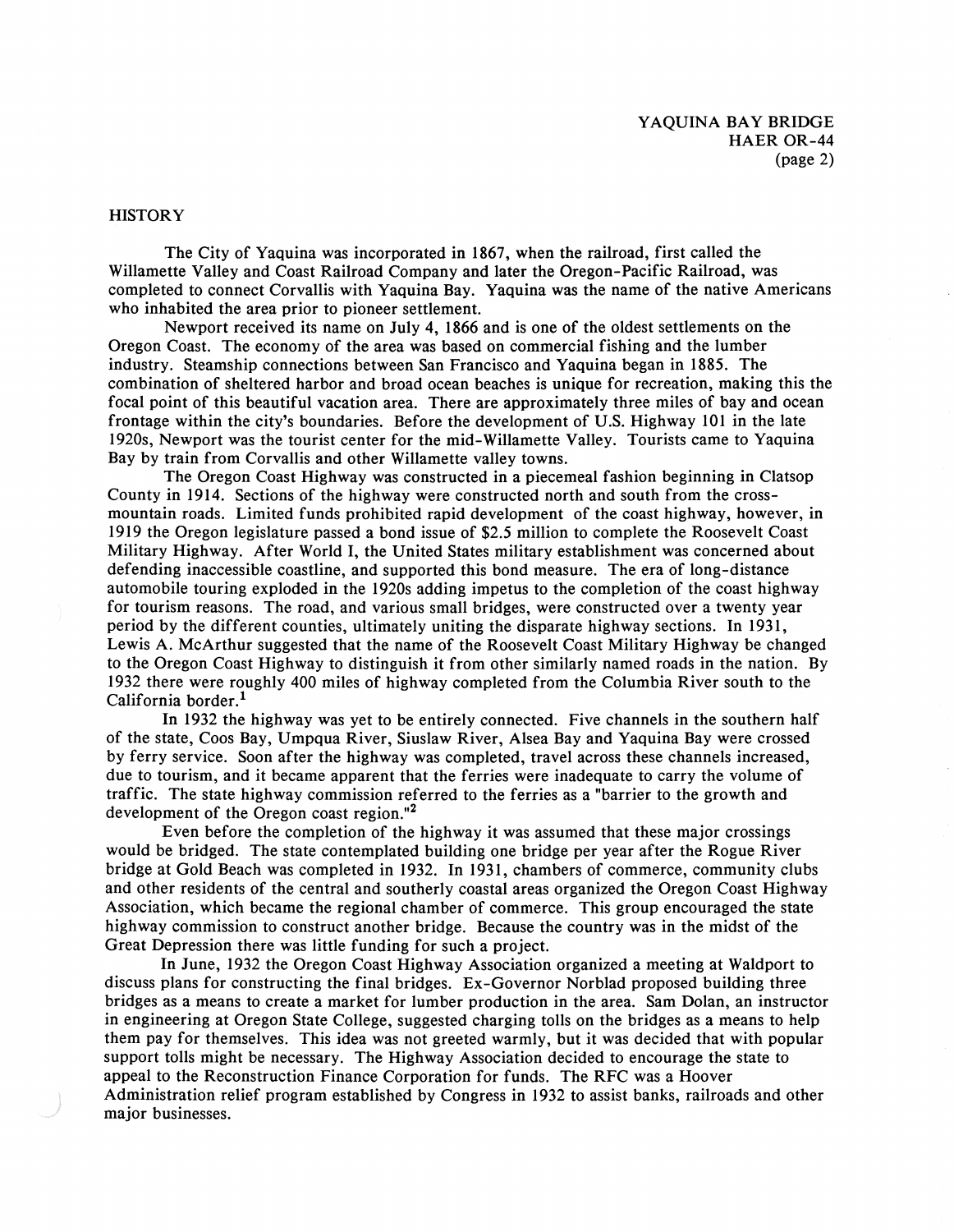The stock marked had crashed on October 24, 1929, affecting the lives of millions of Americans. President Hoover believed that government should not provide relief for the jobless. Franklin Delano Roosevelt, governor of New York, was opposed to Hoover's beliefs. Roosevelt stated: "The country needs, and unless I mistake its temper, the country demands bold, persistent experimentation." On March 4, 1933 Roosevelt took office as president. Before approval of RFC funding for the coast bridges, administration changes cancelled the Reconstruction Financing Corporation. An application was then submitted to President Roosevelt's Public Works Administration program, for assistance to build the Oregon coast bridges. Roosevelt developed the National Recovery Act. The bill's main objective was to provide jobs for workers and establish a national pattern of maximum hours and minimum wages.

State Bridge Engineer Conde B. McCullough explained the state bridge section's role at the time: "When the opportunity of securing federal financing for the structures arose, no planning on any of the bridges except for the Alsea bay bridge at Waldport had been done. The force of designers was more than doubled, and a night shift organized. After six months of intensive work, plans and specifications were completed."<sup>3</sup>

The total estimated cost of the bridge project was \$5,602,000. The original agrreement with the PWA stipulated that the federal government would grant the state \$1,402,000 and loan the state \$4,602,000 through the sale of bonds. The state decided to sell the bonds on the openmarket, saving on interest rates, and the federal government agreed. Within the state th question of tolls had not been resolved. It was estimated that a carload of five people would pay \$4.00 to drive from Coos Bay to Newport and back. Increased highway revenues gave the state new confidence to pay back the loans, and the 1935 legislature abolished the issue of tolls on the coastal bridges.<sup>4</sup>

Many coastal residents believed that the bridges should be constructed of wood to assist the regions timber industries. The state highway commission considered constructing the bridges of wood, but found it impractical for the region. The high winds and damp salt air of this maritime environment would cause maintenance costs to run too high, and a few of the spans would be too long for a successful wooden bridge. At a highway commission meeting in Portland lumber interests agitated for the use of wood on the coastal bridges. McCullough believed that their pressure could delay the federal funds. Local residents feared the loss of federal funds, along with the benefits of jobs, so local chambers of commerce voted to support the state in its plan for steel and concrete bridges.

The amount of wood required for the falsework for the construction of steel and concrete bridges was nearly as much as if the bridges themselves were made of wood. The federal government granted final approval of the plans, and in the summer if 1934 contracts were awarded for the construction of five steel and concrete coastal bridges.<sup>5</sup>

One purpose of the coastal bridges project was to provide jobs for people unemployed by the Great Depression. The project accumulated over 2.1 million man hours. Additionally, the project benefited Oregon industries by consuming 16 million board feet of lumber, 54,000 cubic yards of sand, 110,000 cubic yards of gravel, and 182,000 barrels of cement. It was expected that future revenue from tourism along the highway would increase greatly, to the benefit of both state and region. After construction of the bridges tourism jumped 72 percent in one year.<sup>6</sup>

The completion of these five Oregon coast bridges was a significant milestone in Oregon transportation history. these structures culminated twenty two years of Oregon Coast Highway construction. concrete was the primary material and was used for its climatic durability and for its fluidity. The gothic arch was a primary architectural feature. These bridges represent classic examples of the Art Deco style which was a popular design style of the late 1920s and 1930s.

The distinguishing features of the style are simple, clean shapes, often with a "streamlined" look: ornament that is geometric or stylized from representational forms, like nude female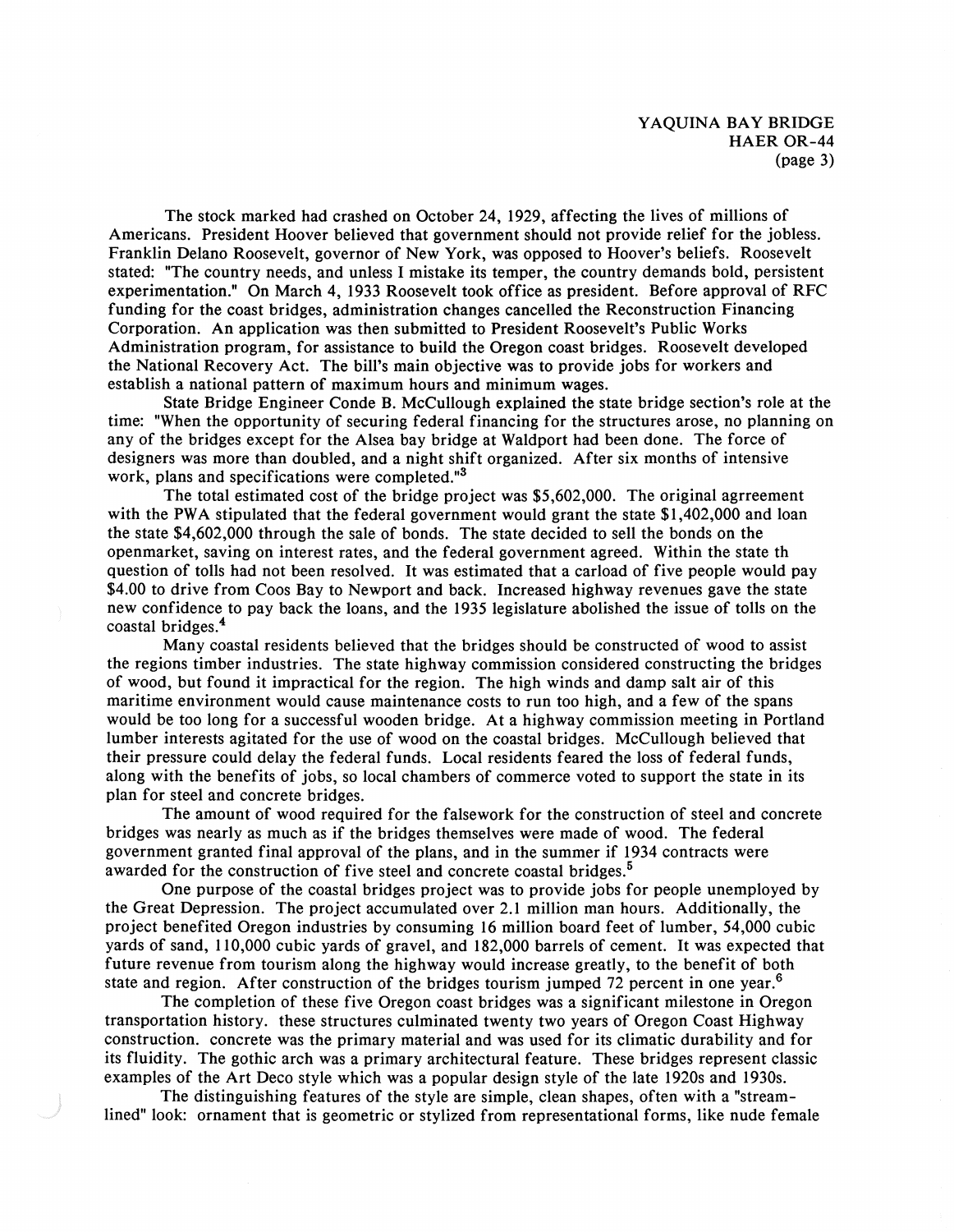figures, animals, foliage and sunrays. State Bridge Engineer McCullough referred to the five PWA bridges as "jewel-like clasps in perfect settings linking units of a beautiful highway."<sup>7</sup>

The graceful symmetry of the bridges harmonize with the landscapes of the estuarine environment that they were designed for. Ornamental pylons and spires, gothic piers, spandrel brackets, arched railings, and landscaped waysides were utilized to make the bridges aesthetically pleasing. Despite the depression, architecture of the day tended towards streamlined decoration and finely crafted ornamentation. Such work was an artistic expression of optimism in a period of austerity. Amidst great fanfare, official dedications were held. There were christening ceremonies and bands, Coast Guard demonstrations and boat races--and even baby parades were scheduled to celebrate this important transportation milestone for the state of Oregon.<sup>8</sup>

#### **DESIGN AND DESCRIPTION**

The Yaquina Bay Bridge replaced a free ferry service across the bay. The central portion of the Oregon Coast Highway was completed in the mid 1930's with the construction of this bridge.

On May 3, 1933, B.A. Martin, Resident Engineer of the State Highway Department, arrived in Newport accompanied by an engineering crew consisting of Bishop Moorhead, draftsman; Norman A. Mann, transitman; Willard Burdette, L.V. Reed and R.A. Keasey, chairmen. They proceeded to make surveys for the proposed bridge, and set up offices in City Hall expecting to stay for two months.<sup>9</sup> All plans and specifications for the bridge were completed in 1933.

After federal funding was approved the construction contract was awarded to the Gilpin Construction Company and the General Construction Company as a joint venture. The total estimated cost of the structure including right of way, location surveys, field engineering and contract items was \$1,380,457.25. this bridge was Project 982 with the Federal Emergency Administration of Public Works.

The graceful Yaquina Bay Bridge is a combination of steel and reinforced concrete arches with a total length of 3,260'. The width is 37' with a roadway width of 27' (two travel lanes). There are two 3'-6" sidewalks. The three main spans are steel arches. The central span over the navigation channel is steel semi-through arch 600' in length supported by concrete piers that extend downward to a depth of approximately *50* feet below the water. This arch was erected using cable tie-backs and no falsework. Spaced 30 feet apart, the arch trusses rise 226'-1" from center of end pins to crown.

The chords of the arch are of the box type, measuring **183/4"x** 26", and are silicon steel. The roadway passes between two arch rings and is suspended from the arch rings by hangers. This main arch is 246 feet above sea level and provides a navigable channel 400' wide and 133' in height. The vertical clearance above the roadway is  $14^{3}-5$ ". On each side of the central thru-arch are two 350-foot steel deck arches. The total length of the three steel arches is 1,300'. To the north of these main spans is 233 linear feet of concrete viaduct leading to a terminating plaza 51 feet in length. There is a 4 percent grade from the high bluff to the center of the 600-foot span. From this plaza stairways lead down to the state-owned and operated park. Park sites were acquired at both ends of the bridge and were improved with Civilian Conservation Corps labor.

The bridge has five reinforced-concrete rib deck arch secondary spans on the south end of the steel arches. These open spandrel concrete arches are 265', 232', 204', 180', and 160' in length respectively, for a total of 1,041'. All of the concrete arches are spported by piers resting on timber pilings driven to a depth of approximately 70 feet below the water line. all concrete arches are designed as continuous arches but constructed as three-hinge arches by interposing Considere hinges at the crown and skewbacks. the bents are tiered and ornamented with vertical detailing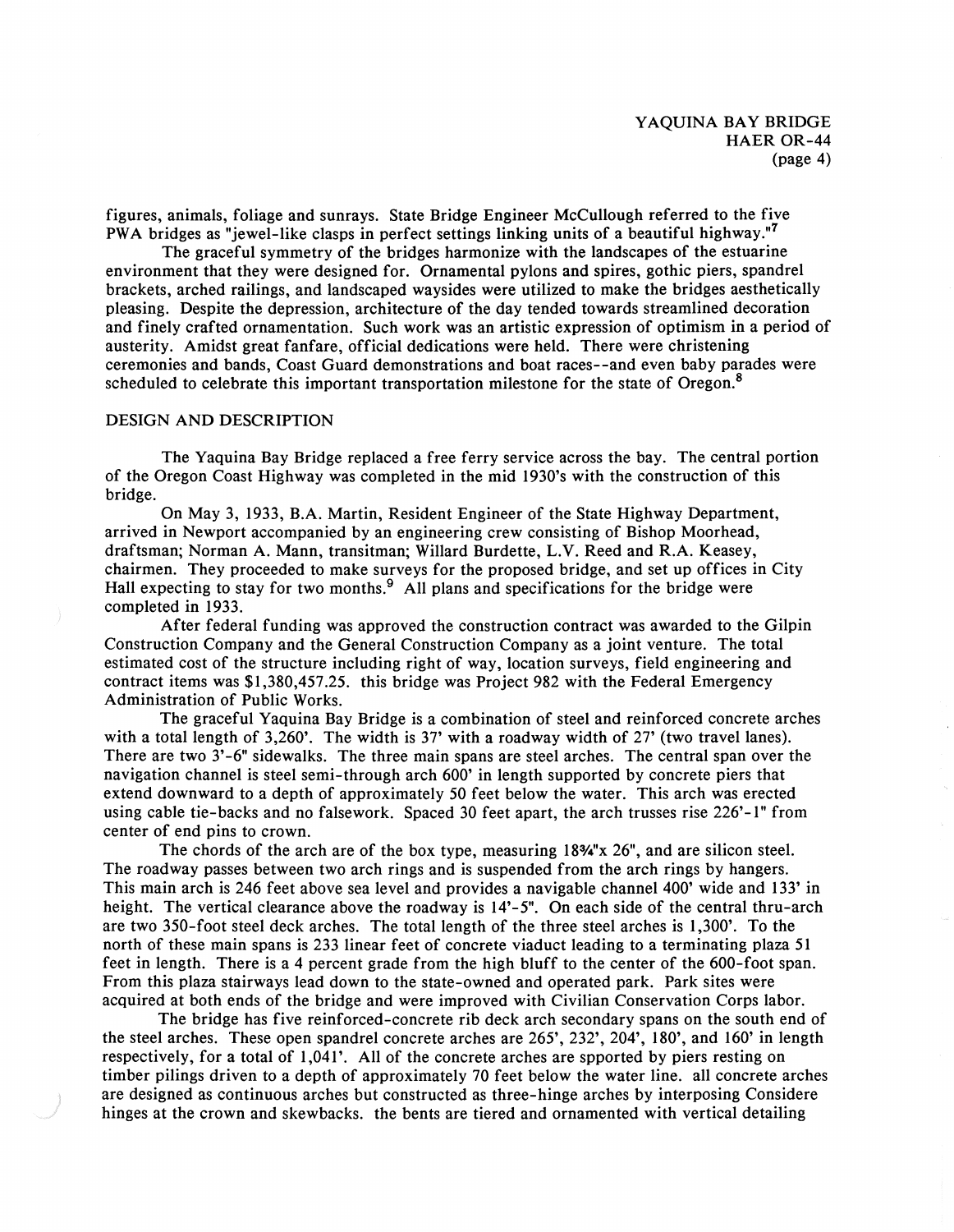that is streamlined and modern in appearance. There are fifteen reinforced concrete deck girder approach spans, five on the north end and ten on the south end, for a total of 882'. These approach spans vary in length from 51' to 70'. "Pier and column surfaces were broken by scoring strips and web walls between main pier columns were cut away in the form of gothic arches.<sup>10</sup> Expansion joints in the concrete deck are cast chromium steel rollers riding on chromium steel plates set in the floor beams and stringers.

Approximately 220 men were employed each week, with an average payroll of \$5000 a week. The contractors excavated 25,000 yards of dirt, placed 30,000 cubic yards of concrete in five arches, the viaduct and the roadway, drove 123,000 linear feet of piling and utilized 1123 tons of reinforcing steel and 2065 tons of structural steel. The concrete mixing plant was mounted on a large barge. Channel piers were poured direct from the mixing plant moored alongside.<sup>11</sup>

Decorative elements of the structure include ornamental brackets mounted at the top of the spandrel columns supporting and protruding beyond the sidewalks. The precast pilasters form small gothic arches, which which repeat the gothic form in the piers and bents. There is raised detailing on the pilasters that enhances the play of light and shadow along the railing panels. The pilasters are topped with cast-in-place railing.

In 1981 the concrete railings along the central portion of the span were replaced with a galvanized metal railing that replicates the arch form, but not the shadow lines of the old railing. The pedestrian plaza at the north end, at Yaquina Bay State Park, has elaborate curved stairways on each side of the deck. The vertical concrete walls are cast in a zig-zag motif with the dentil band under the deck taking the same shape, only more space is found between dentils. Concrete quoins are found in the solid walls of the approach spans. These details are repeated at the park and plaza at the south end of the bridge. Curved concrete seats are mounted along the parapet wall at both entrances to the bridge. Bronze seal sculptures were to be cast and placed at the entrance plazas of this bridge, probably above the rectangular pedestals that are at the ends of the parapet walls, but were never added.

Twin tall pylons or towers are located on top of the main bents on either side of the central through arch span. Arched openings allow pedestrians to walk through the base of the towers. These towers rise wedding cake style and terminate in an obelish point. The surfaces are embellished with vertical scoring and horizontal banding. Smaller tiered pyons are found above the bents that support the steel deck arches on either side of the main span. They are ornamented with vertical scoring and curved and raised relief work. They are considerably narrower than they are wide. The false work was integral to the beauty of this bridge and a 1986 Register Guard article explains the importance of the carpenters formwork on this bridge:

All of the concrete work, from the bay floor, 30 feet below the water to the top of the ornamental spires, was formed in wood. The sculptured and fluted art-deco concrete detailing that has made the Yaquina span a favorite with bridge fanciers was actually the product of carpenter craftsmanship. the carpenter had to build it all in reverse so the concrete could be cast into it. the bridge is all carpentry. They just filled it with concrete, then took away the wood.<sup>12</sup>

The setting for the bridge is spectacular. Moving south on the structure one may look out to sea, where the jetties guarding the entrance to Yaquina bay extend far out to the ocean. Further south, beyond the bridge, one sees the Oregon Coast Highway extending through wooded sand dunes. To the north and west, lies the sea coast resort town of Newport. An article in the Coos Bay Times aptly describes the settling and structure as: "An engineering feat fully as difficult as the bridging of Coos Bay, was undertaken in the construction of the magnificent bridge at Newport where from a sheer cliff, 100 feet above the water line, a graceful structure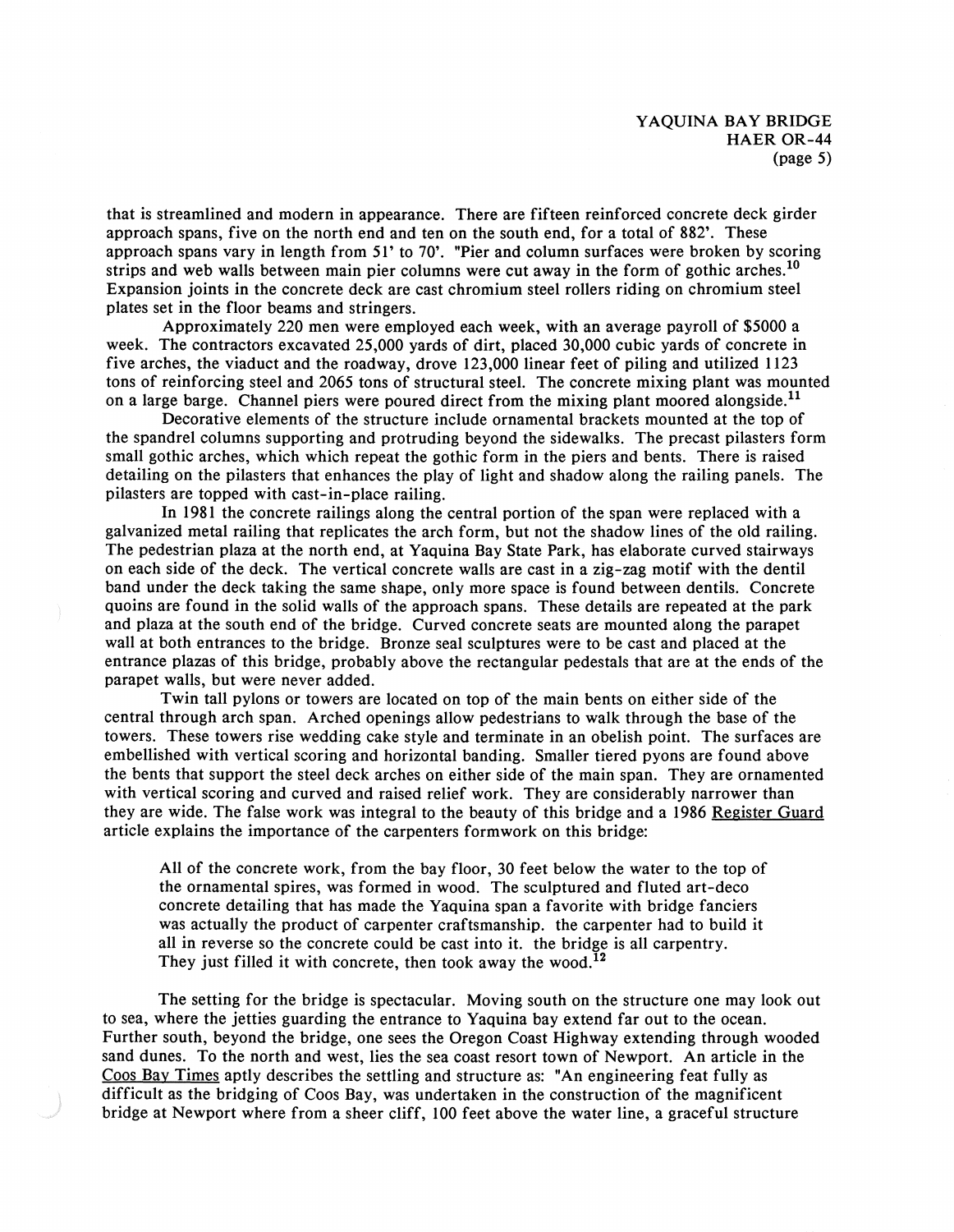crosses a 3,200-foot expanse to join, for the first time, the north and south shores of this port."<sup>13</sup> Bridge engineer McCullough proudly explained: "No architects were retained in connection with the design of the above (coastal) bridges. In other words, both the architectural and engineering design work was done in our bridge designing and drafting rooms."14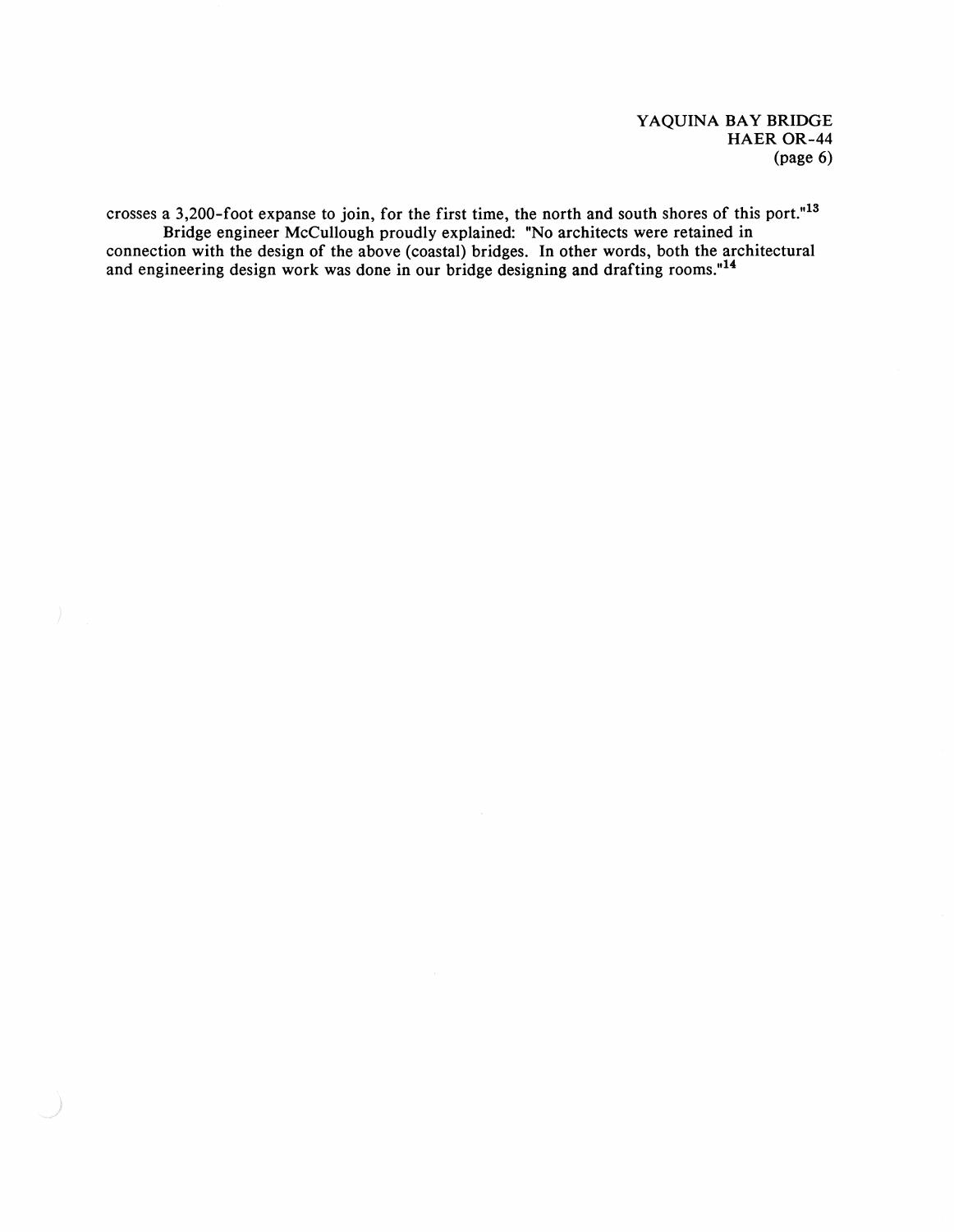#### ENDNOTES

1. Howard M. Coming, ed., Dictionary of Oregon History (Portland: Binfords & Mort Publishing Co., 1989), p.183.

2. Oregon State Highway Commission, Twelfth Biennial Report, 1934-36, p.15.

3. "History of Coast Bridge Program is Interesting," Coos Bay Harbor (Marshfield and North Bend, Oregon) 28 May 1936, p.1.

4. Oregon State Highway Commission, Twelfth Biennial Report, p.17.

*5.* "Lumbermen to Meet to Protest Concrete for *5* Coast Bridges," Sentinel (Cottage Grove, Oregon) 7 July 1933; "North Bend Backs Bridge Engineers," Harbor (North Bend, Oregon) 6 July 1933; "Squabble Over Lumber Ties Up Five Bridges," Journal (Portland, Oregon) 9 July 1933.

6. Arlene Castle, and others, Yaguina Bay, 1778-1978 (Newport, Oregon: Lincoln County Historical Society, 1979), pp.54-56.

7. "Lovely Settings to be Provided for New Bridges," Coos Bay Times, 1 June 1936, p.7.

8. Bill Calder, "Golden Anniversary," Oregon Coast, April/May 1986, pp.45-49.

9. "Work started on Yaquina Bridge Survey," Newport Journal, 3 May 1933.

10. M.E. Reed, "Building the Yaquina Bay Bridge on the Oregon Coast Highway," Western Construction News, May 1936, p.134.

11. "Yaquina Bay Bridge is Last Link in Roosevelt Highway," News-Times, 4 August 1982, p.6.

12. Mike Thoele, "Yaquina Bridge Spans Bay 50 Years," Register-Guard, 27 September 1986, p.1.

13. "Yaquina Span Affords Breath-Taking View," Coos Bay Times (Marshfield and North Bend, Oregon), I June 1936.

14. C.B. McCullough, Letter to White & Wycoff Mfg. Co. (Holyoke, Massachusetts), 30 April 1946, ODOT Bridge Section files.